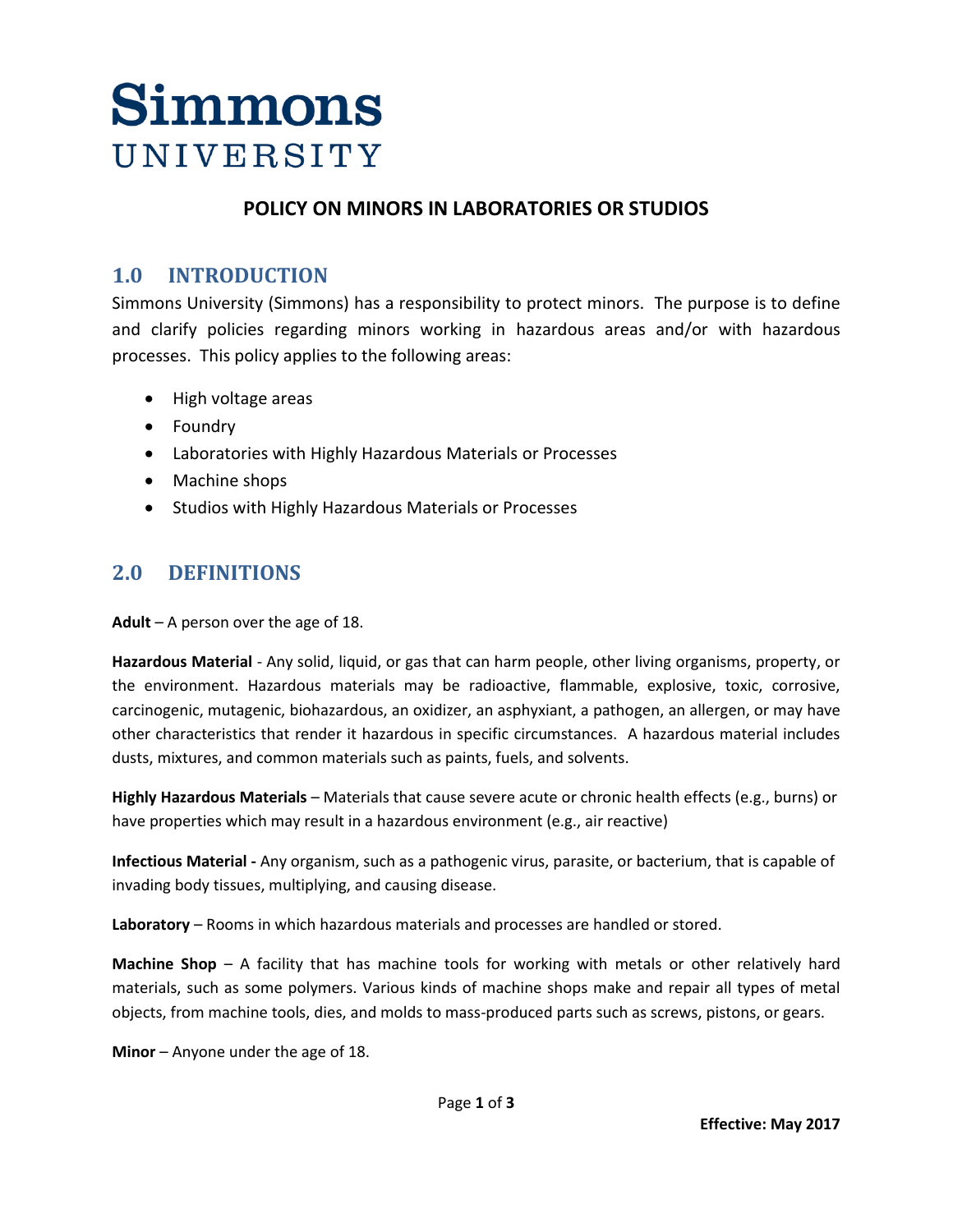**Process** – A sequence of operations in which the sequence can be inclusive of physical operations such as heating, cooling, mixing, distilling, compressing, and pressurizing, and chemical operations, such as polymerization, oxidation, reduction, and other chemical reaction processes, The sequence can involve but is not limited to: preparation, separation, combination, purification, or any actions that cause a change in state, energy content, or chemical composition.

## **3.0 GENERAL REQUIREMENTS**

- Minors are not permitted in laboratory or studio without written permission from the chair or dean of the department.
- Minors must not be left alone or unsupervised while in a laboratory or studio.
- Minors must be at least 15 years of age in order to be allowed access to laboratories or studios with hazardous materials for extended visits for education-related reasons.
- Minors under the age of 15 are permitted access to laboratories or studios for short-term visits, such as a school tour. Adequate adult supervision must be provided at all times during the visit by an adult from the laboratory sponsoring the event.
- Minors under the age of 15 are prohibited to work or conduct studies in the following Simmons' areas:
	- o High voltage areas
	- o Foundry
	- o Laboratories with Highly Hazardous Materials or Processes
	- o Machine shops
	- o Studios with Highly Hazardous Materials or Processes
- All minors are prohibited from working with radioactive materials, Class 3B or 4 lasers, infectious agents, human subjects, or animals.
- All minors must complete the applicable Environmental Health and Safety (EH&S) Training for the department prior to conducting activities in the laboratory.
- All minors' access to the laboratories or studios shall be terminated upon completion of the program in which the minor has enrolled or participated.

## **4.0 RESPONSIBILITIES**

### **4.1 Sponsor of Minor Program**

• Ensure that the laboratory hosting the minor(s) is in compliance with EH&S policies, procedures, standards, and regulations.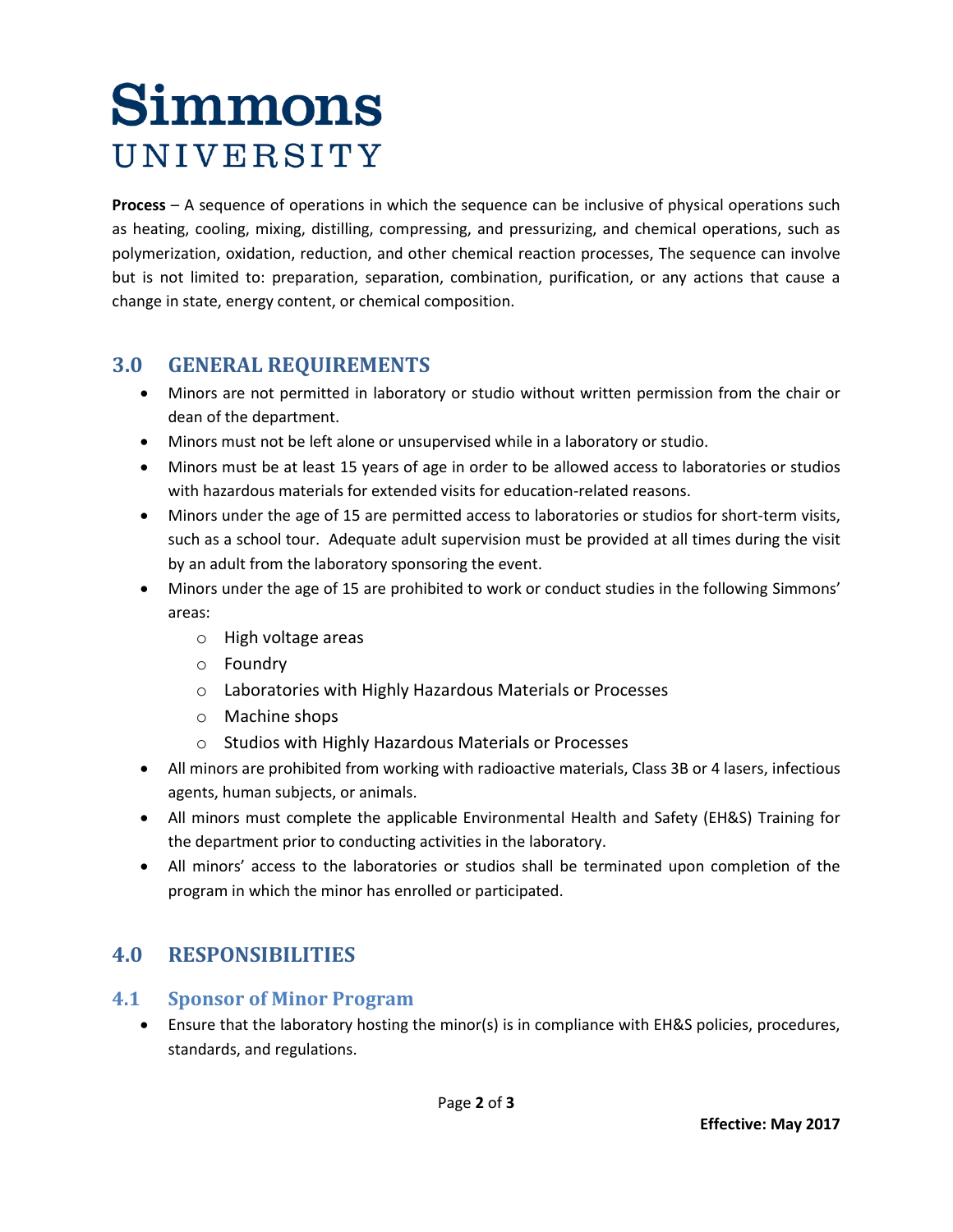- Complete the attached Application for Minors in Laboratories or Studios for approval and submit it to the Director of EH&S for approval.
- Ensure and verify that the Parental Consent form has been completed and received prior to allowing the minor into the laboratory.
- Notify the Director of EH&S in advance of the minor's presence in the laboratory or studio.
- Ensure the minor is supervised by a faculty member or laboratory/studio technician.
- Ensure the minor has completed the required EH&S training prior to allowing access to the laboratory or studio.
- Ensure the minor have received training on all applicable Standard Operating Procedures (SOPs) or protocols associated with the activities, which will be performed by the minor prior to allowing access to the laboratory or studio.
- Provide the appropriate personal protective equipment (PPE).

### **Minor**

- Provide the completed and signed Parental Consent form to sponsor.
- Complete the required EH&S training.
- Complete the training on the SOPs or protocols associated with the activities.
- Abide and follow all EH&S work practices and procedures implemented by the laboratory or studio.
- Use the appropriate PPE when working in a laboratory or studio.
- Report all accident or injuries immediately to your sponsor and Public Safety at **617-521-1111.**

## **RECORDKEEPING**

All forms associated with this policy will be maintained for 3 years by the department sponsoring the minor(s) and will be made available upon request.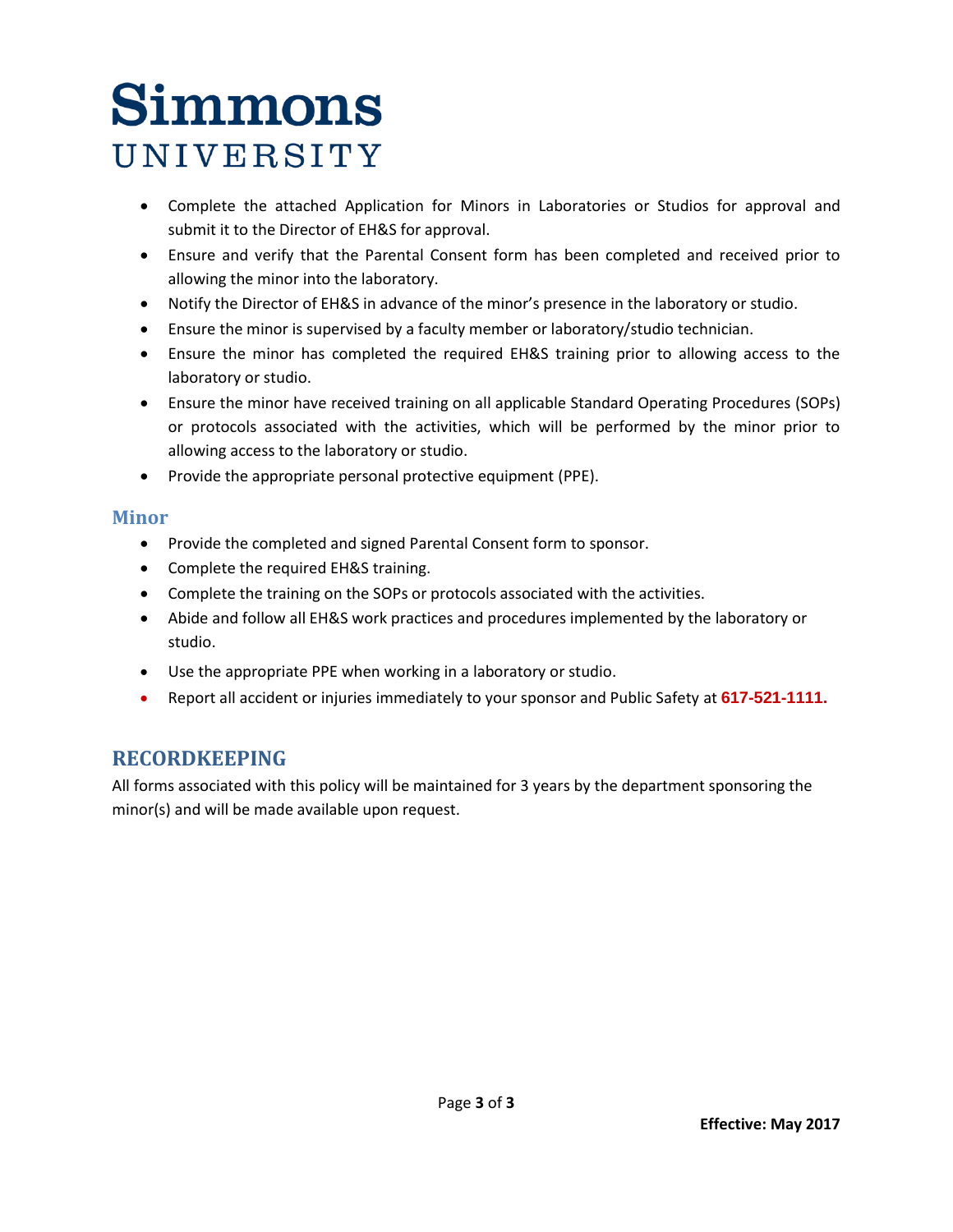### **APPLICATION FOR MINORS IN LABORATORIES OR STUDIOS**

This form should be completed by the Department Chair or Simmons' employee, who is sponsoring the minor(s) working or touring a laboratory or studio. The proposed activities must not begin until approval is received and the required training is completed by the minor(s). Please print.

| Name of Sponsor:                                                         |                     |        |  |
|--------------------------------------------------------------------------|---------------------|--------|--|
| <b>Email Address of Sponsor:</b>                                         |                     |        |  |
| Name(s) of Minor(s):                                                     |                     |        |  |
| Age at start of proposed activities:                                     |                     |        |  |
| Residence address:                                                       |                     |        |  |
| Relationship to Sponsor:                                                 |                     |        |  |
| Name of Department Hosting Minor(s):                                     |                     |        |  |
| Department Chair:                                                        |                     |        |  |
| Description of proposed activities with<br>$minor(s)$ :                  |                     |        |  |
| Do the proposed activities involve any of the following?                 |                     |        |  |
| If the answer is YES, please contact the Director of EH&S.               |                     |        |  |
|                                                                          | High voltage areas? | YES NO |  |
|                                                                          | Foundry?            | YES NO |  |
| Machine shop?                                                            |                     | YES NO |  |
| Highly Hazardous Materials?                                              |                     | YES NO |  |
| Infectious agents?                                                       |                     | YES NO |  |
| <b>Radioactive Materials?</b>                                            |                     | YES NO |  |
| Class 3B or 4 Lasers?                                                    |                     | YES NO |  |
| Human subjects?                                                          |                     | YES NO |  |
|                                                                          | Animals?            | YES NO |  |
| Location of Proposed Activities:                                         |                     |        |  |
| (Building and Room Number)                                               |                     |        |  |
| Person responsible for day-to-day supervision of minor(s):               |                     |        |  |
| Person responsible for ensuring all training is complete before proposed |                     |        |  |
| activities begin:                                                        |                     |        |  |

By completing and signing this form, I certify that I have reviewed the Policy on Minors in Laboratories or Studios and will be responsible for the minor(s) participation in the proposed activities. I have received a copy of the Parental Consent Form from the participating minor(s), which was signed by the minor's parent or legal guardian.

\_\_\_\_\_\_\_\_\_\_\_\_\_\_\_\_\_\_\_\_\_\_\_\_\_\_\_\_\_\_\_\_\_\_\_\_\_\_\_\_\_\_\_\_\_\_\_\_\_\_\_\_\_\_\_\_\_ \_\_\_\_\_\_\_\_\_\_\_\_\_\_\_

Signature Date Date of the Date of the Date of the Date of the Date of the Date of the Date of the Date of the Date of the Date of the Date of the Date of the Date of the Date of the Date of the Date of the Date of the Dat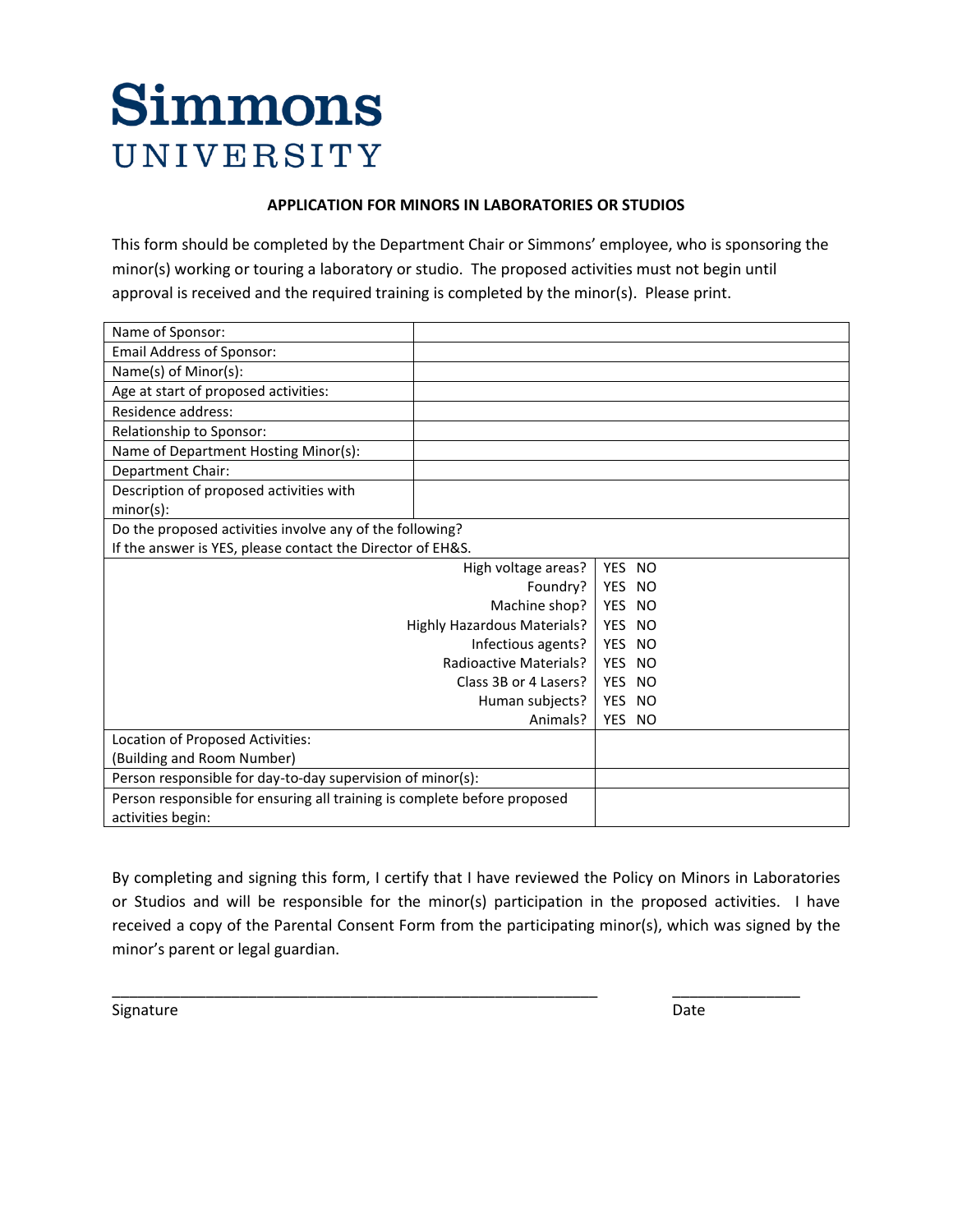#### **PARENTAL CONSENT FORM FOR MINORS WORKING IN A LABORATORY OR STUDIO**

Below is a letter to be sent to the Parent/Legal Guardian.

DATE

Parent/Legal Guardian Name Address Address

RE: Consent and Release Form Minor Working in a Laboratory

Dear Parent/Legal Guardian:

This consent and release form is required as part of an application for NAME OF MINOR to participate in an educational program or work at Simmons University (Simmons) in a LABORATORY OR STUDIO in the NAME OF DEPARTMENT. Your child will work under the direct supervision of NAME AND TITLE OF SIMMONS EMPLOYEE RESPONSIBLE FOR MINOR, who works in the NAME OF DEPARTMENT.

Individual LABORATORIES OR STUDIOS vary in the inherent types of potential hazards present. While participating in this program, your child may need to work with or around biological materials, chemicals, and/or hazardous processes. As part of [his or her] project, NAME OF RESPONSIBLE PERSON will work with or perform the following: BRIEFLY DESCRIBE PROPOSED LAB OR STUDIO ACTIVITIES

All educational plans for minors in LABORATORIES OR STUDIOS are reviewed by the Simmons' Office of Environmental Health and Safety to determine that the project is appropriate for a minor student, that appropriate safety precautions are in place and all training requirements are identified and completed before the LABORATORY OR STUDIO activity begins.

Simmons provides safety training to all personnel who may work with or in the vicinity of potentially hazardous materials and hazardous processes – your child will be required to attend applicable EH&S training, and may also be required to attend additional training sessions, depending on the nature of his or her particular project. If you have further question on these topics, please call NAME OF SIMMONS' EMPLOYEE RESPONSIBLE FOR MINOR at HIS/HER PHONE NUMBER.

Sincerely,

NAME OF DEPARMENT CHAIR CONTACT INFORMATION

Enclosure: Parental/Legal Guardian Consent Form